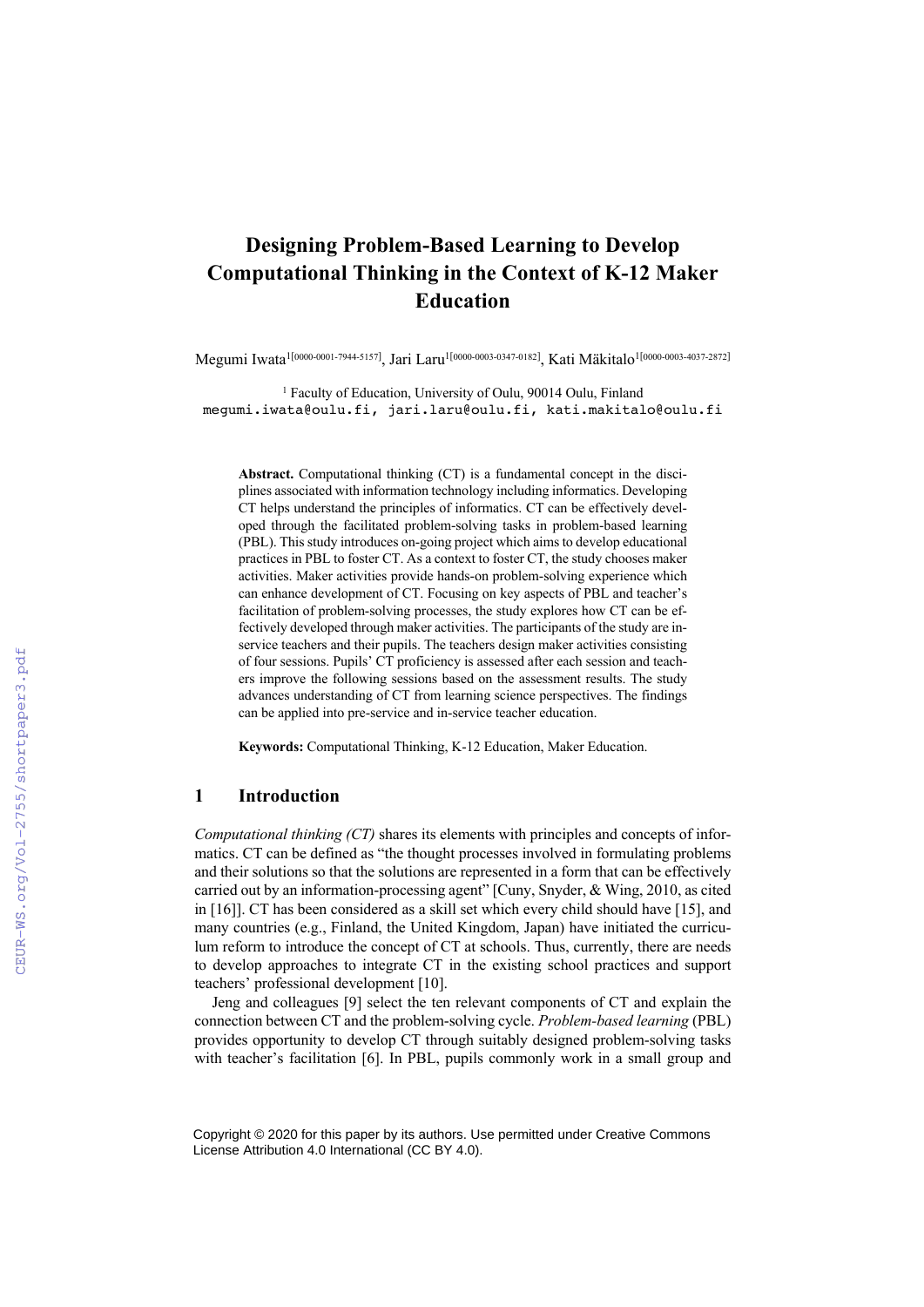solve a complex problem which does not have single correct answer [3]. Ill-structured problem-solving and collaborative problems-solving are considered as the key aspects of PBL [6]. Teacher's role of facilitating problem-solving processes is crucial in successful PBL [11]. *Maker education* is a common context for PBL in K-12 schools. Maker education is built upon *constructionism* introduced by Harel and Papert [5], which highlights learning through making tangible artefacts [2]. Tangible making helps pupils grasp the abstract CT concepts, and ill-structured problem-solving processes with physical materials provide pupils with concrete experience to apply CT [8].

This study aims to develop educational practices in PBL to foster CT in the context of K-12 maker education. Focusing on the educational practices in PBL, this study explores how the key aspects influence development of CT and how teachers improve their role in PBL to foster pupils' proficiency of CT. The study is divided into the following three sub-studies:

- 1. To what extent is CT developed through PBL in the context of maker education?
- 2. In what ways is development of CT enhanced by the key aspects of PBL in the context of maker education?
- 3. In what ways do teachers improve facilitation of PBL in the context of maker education?

## **2 Related studies**

The previous studies have proposed CT frameworks and models, however, there has not been a single definitive view of what CT includes. Some frameworks (e.g., [7,18]) include both cognitive (knowledge and practices of computing) and metacognitive aspects of CT (perspectives and attitudes of computing), while others  $(e.g., [12,13])$  focus only on cognitive aspects of CT. Tang and colleagues [14] listed the assessment methods commonly used in the current literature, such as traditional test, portfolio and survey. They suggest using qualitative measures, such as interviews and think-aloud as supplemental assessments to deeper investigate CT proficiency.

In constructionism-based maker activities, informal formative feedback, which assist the progress of the project and provide opportunity to revise understanding, is part of culture [4]. Yin et al. [17] focus on assessing four aspects of CT concepts / capabilities: abstraction, decomposition, algorithm design, and parallel generalization, as well as CT disposition listed in [7]. They developed and test the assessment methods (openended CT integrated achievement test and self-report survey) based on the framework of learning outcomes of CT embedded in maker activities.

# **3 Methods**

Participants of the study are in-service teachers and their pupils in K-12 schools in Finland. The teachers are chosen from the members of a regional network which promotes maker education by providing in-service teachers with training to design and implement maker activities. Background of the teachers in the network differs, from those who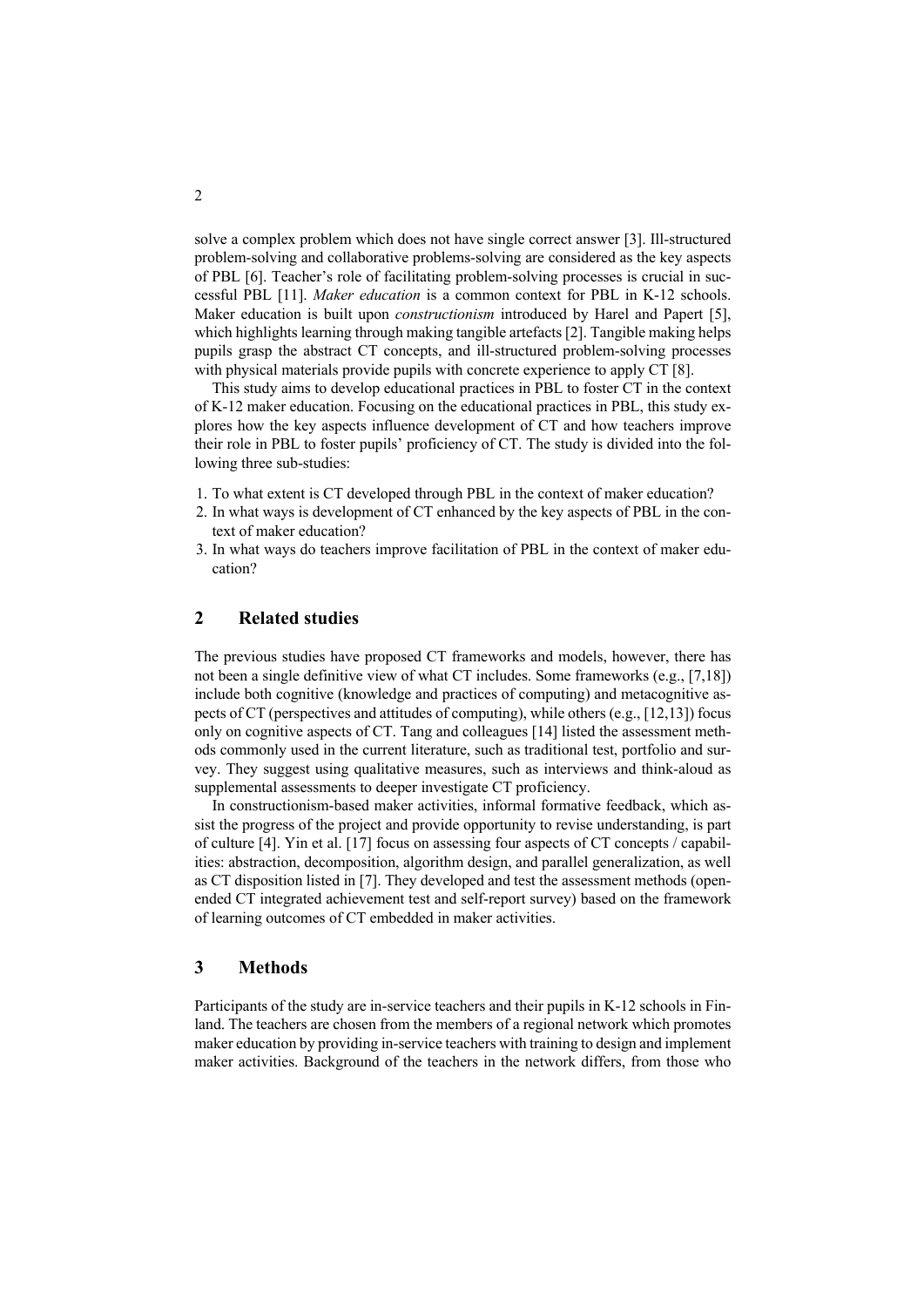have skills in using ICT tools in teaching and learning to those who are not necessarily technology-oriented teacher. However, the training sessions include both technical contents and pedagogical contents regarding maker activities and CT, which enable the teachers to design, implement and evaluate suitable maker activities.

This study is design-based research (DBR) where in-service teachers plan and implement PBL activities in the context of maker education. Becker and Jacobsen [1] conducted DBR to study the development of teacher knowledge, pedagogy and practice through the maker activity sessions. In this study, an activity consists of four of a 90 minutes session, where pupils make an artefact in a small group. In the pre phase, the teachers develop the PBL activity based on the pre-designed model with required conditions provided by the researchers. After each session, the teachers reflect on the educational practices and improve them for the next session. Qualitative data are collected through observations, teachers' activity plan and interviews, as well as assessment of CT (see Table 1).

| Phase     | Description                              | Data collection |                  |
|-----------|------------------------------------------|-----------------|------------------|
|           |                                          | Assessment of   | Teachers' inter- |
|           |                                          | CT              | ventions         |
| Pre phase | Teacher develops initial plan based      | Pre-test        | Pre-interview    |
|           | on the pre-designed model.               | Pre-survey      | Initial plan for |
|           | Pupils take the assessment.              |                 | PBL activity     |
| Imple-    | Teacher plans the session in detail.     | Portfolio       | Plan for each    |
| mentation | Teacher implements the session.          | Artifact-based  | session          |
| phase     | Pupils participate in the session.       | interview       | Reflective in-   |
|           | Teacher reflects the session.            |                 | terview          |
|           | Post phase Teacher reflects PBL activity | Post-test       | Post-interview   |
|           | Pupils take the assessment.              | Post-survey     |                  |

**Table 1.** Phases of the study.

#### **4 Discussion**

We develop the assessment methods based on the open-ended tests and self-reported survey in [17]. Although their study only measured four components of CT, we aim to measure ten components of CT which are relevant to problem-solving processes introduced by [9]. Pre- and post-test and survey are performed in the beginning and in the end of the maker activity. We add portfolio and artifact-based interview to capture problem-solving process in details [14,18]. The assessments are performed after every session and the results are shared with teachers to improve the following session.

This study provides suggestions for educational practices to effectively develop CT through PBL in the context of maker education. The findings can be applied to teacher education and in-service teachers' professional development for designing and implementing PBL which can enhance CT. As this project is work in progress, International Conference on Informatics in Schools 2020 provides a great opportunity to discuss with experts in the fields and develop the research design to get the best results.